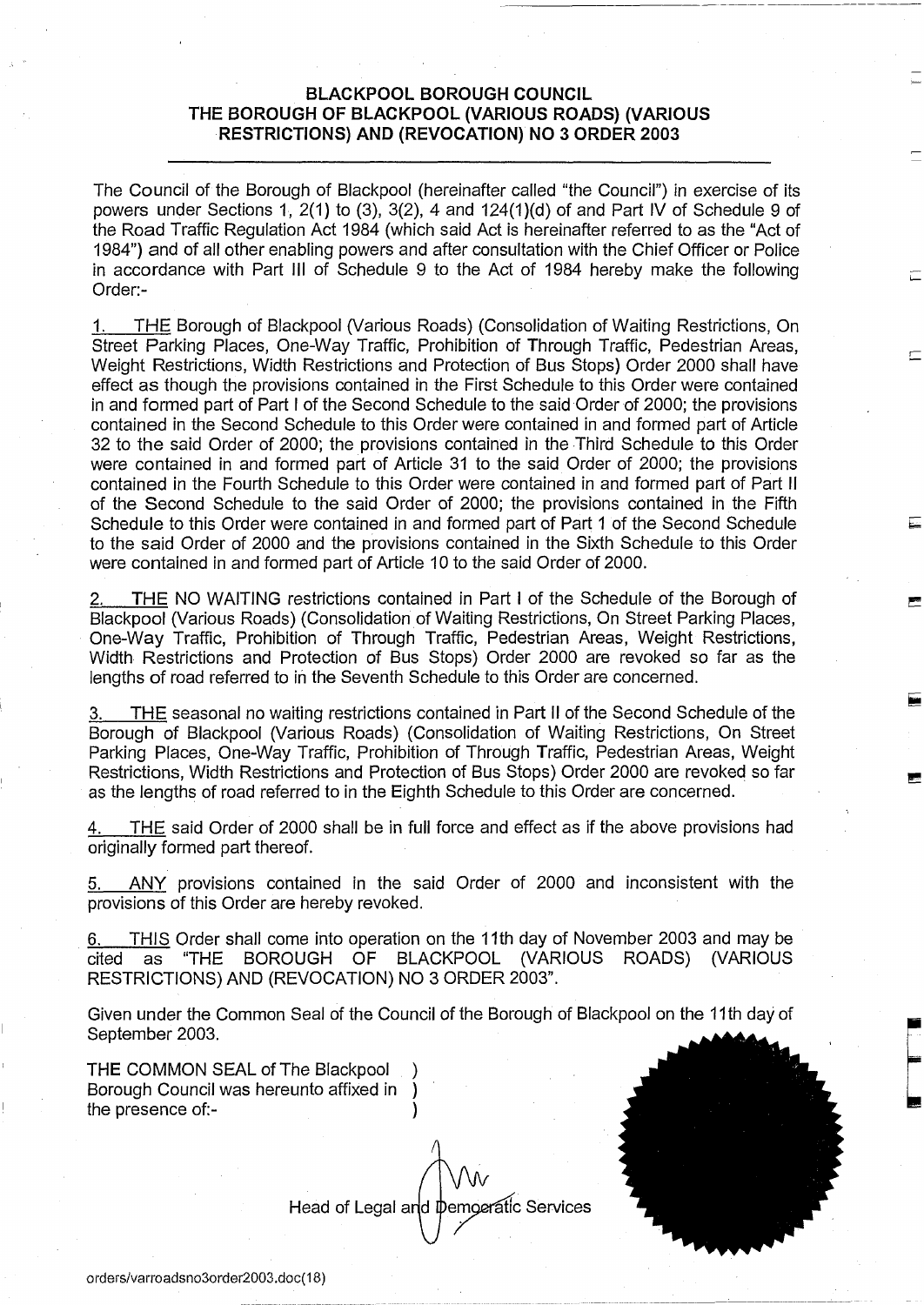## FIRST SCHEDULE

NO WAITING AT ANY TIME

BAIRSTOW STREET - Full length - North Side

BICKERSTAFFE STREET - Full length - South Side

BLUNDELL STREET - From a point 25m south of Princess Street for a distance of 15m south - West Side

CAROLINE STREET - Full length - East Side

COOP STREET - Full length - West Side

FOXHALL ROAD - From a point 9m north of Princess Street for a distance of 9m north - East Side

FOXHALL ROAD - Full length - West Side

FOXHALL SQUARE - Promenade to Tyldesley Road - South Side

OSBORNE ROAD - For a distance of 5m west of Simpson Street - North Side

PIER STREET - Singleton Street to Coop Street - North Side

PIER STREET - Full length - South Side

PRINCESS STREET - For a distance of 10m west of Caroline Street - North Side

PRINCESS STREET - Caroline Street to Tyldesley Road - South Side

PROMENADE - From a point 18m south of York Street to a point 46m north of Rigby Road - East Side

RIGBY ROAD - From a point 14m west of Tyldesley Road to the Promenade - North Side

SANDS WAY - Full length - Both Sides

SEASIDERS WAY - Full length - Both Sides

SHANNON STREET - Dale Street to Singleton Street - Both Sides

SHANNON STREET - From a point 13m east of Singleton Street to Coop Street - South Side

SIMPSON STREET - Full length - East Side

SIMPSON STREET - For a distance of 5m north and 5m south of Withnell Road - West Side

SIMPSON STREET - For a distance of 5m north of Osborne Road - West Side

SINGLETON STREET - Full length - East Side

SINGLETON STREET - Shannon Street to Yorkshire Street - West Side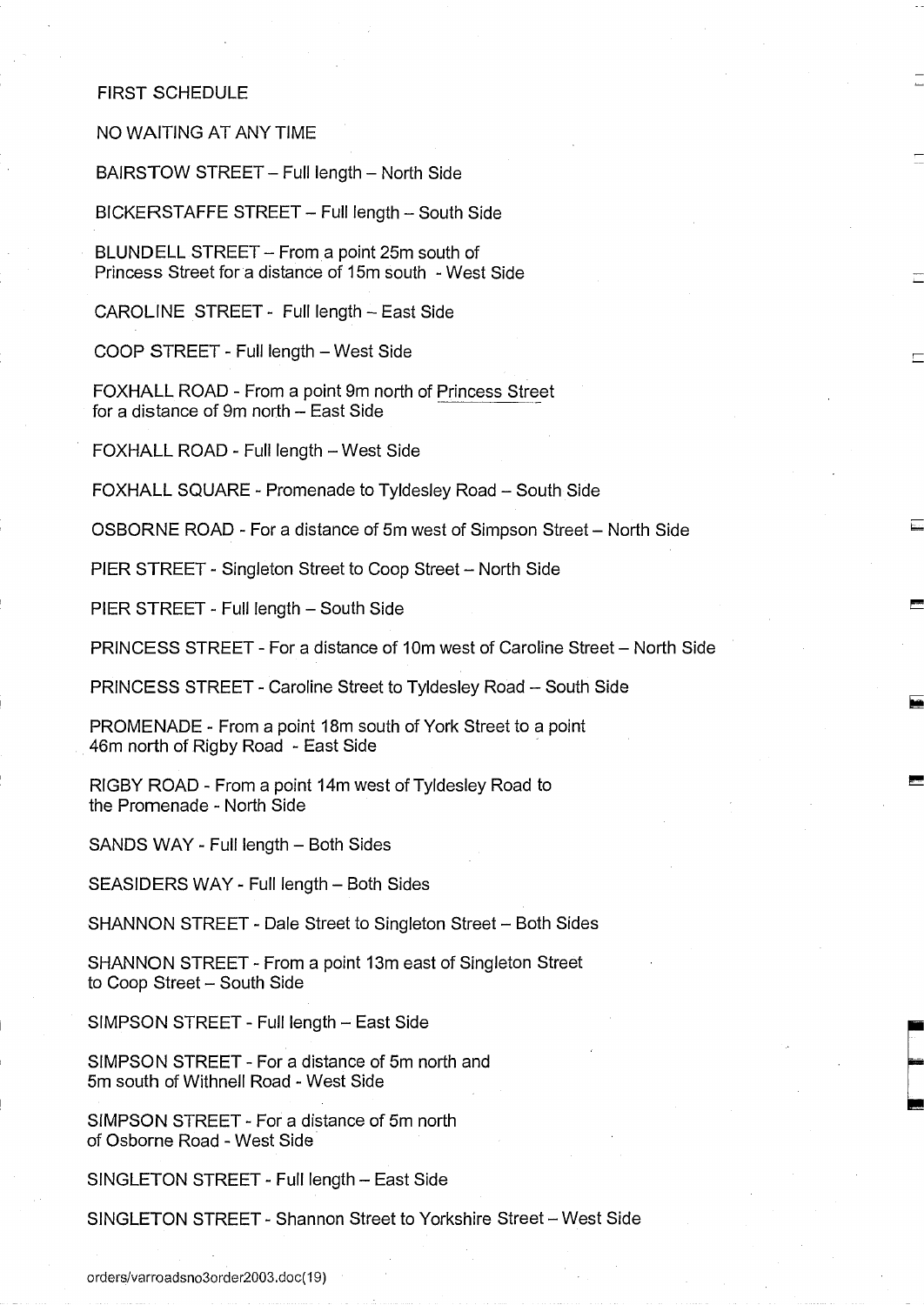TYLDESLEY ROAD - From a point 14m north of Rigby Road for a distance of 10m north - East Side

TYLDESLEY ROAD - From a point 14m south of Rigby Road for a distance of 10 $m$  south - West Side

WATERLOO ROAD - From property No. 342 to a point 9m west of Kirkstall Avenue - North Side

WITHNELL ROAD - For a distance of 5m east of the Promenade - South Side

WITHNELL ROAD - For a distance of 5m west of Simpson Street - South Side

YORK STREET - Full length - North Side

YORKSHIRE STREET - Foxhall Road to Caroline Street - North Side

YORKSHIRE STREET - Fronting property Nos. 29 - 39 inclusive - South Side

BACK BAIRSTOW STREET/YORKSHIRE STREET - Full length - Both Sides

BACK SHANNON STREET - Full length - Both Sides

BARTON AVENUE - Full length - North Side

BARTON AVENUE - For a distance of 5m east of Bolton Street - South Side

BARTON AVENUE - For a distance of 5m west of Nelson Road - South Side

BISPHAM ROAD - Low Moor Road to 14m north of Salmesbury Avenue - East Side

BOLTON STREET - Lytham Road to Woodfield Road - Both Sides

LYTHAM ROAD - From a point 10m north of Wellington Road to opposite Moon Avenue - West Side

NELSON ROAD - Full length - East Side

PROMENADE - Wellington Road to Woodfield Road - East Side

TRAFALGAR ROAD - Full length - North Side

TRAFALGAR ROAD - For a distance of 5m west of Lytham Road - South Side

TRAFALGAR ROAD - For a distance of 10m east of Promenade - South Side

WELLINGTON ROAD - Full length - North Side

WELLINGTON ROAD - Promenade to 5m east of Bolton Street - South Side

WELLINGTON ROAD - For a distance of 5m west of Lytham Road - South Side

WELLINGTON ROAD - From the western boundary of property No. 17-19 for a distance of 20m in an easterly direction - South Side

WOODFIELD ROAD - Promenade to Back Woodfield Road - North Side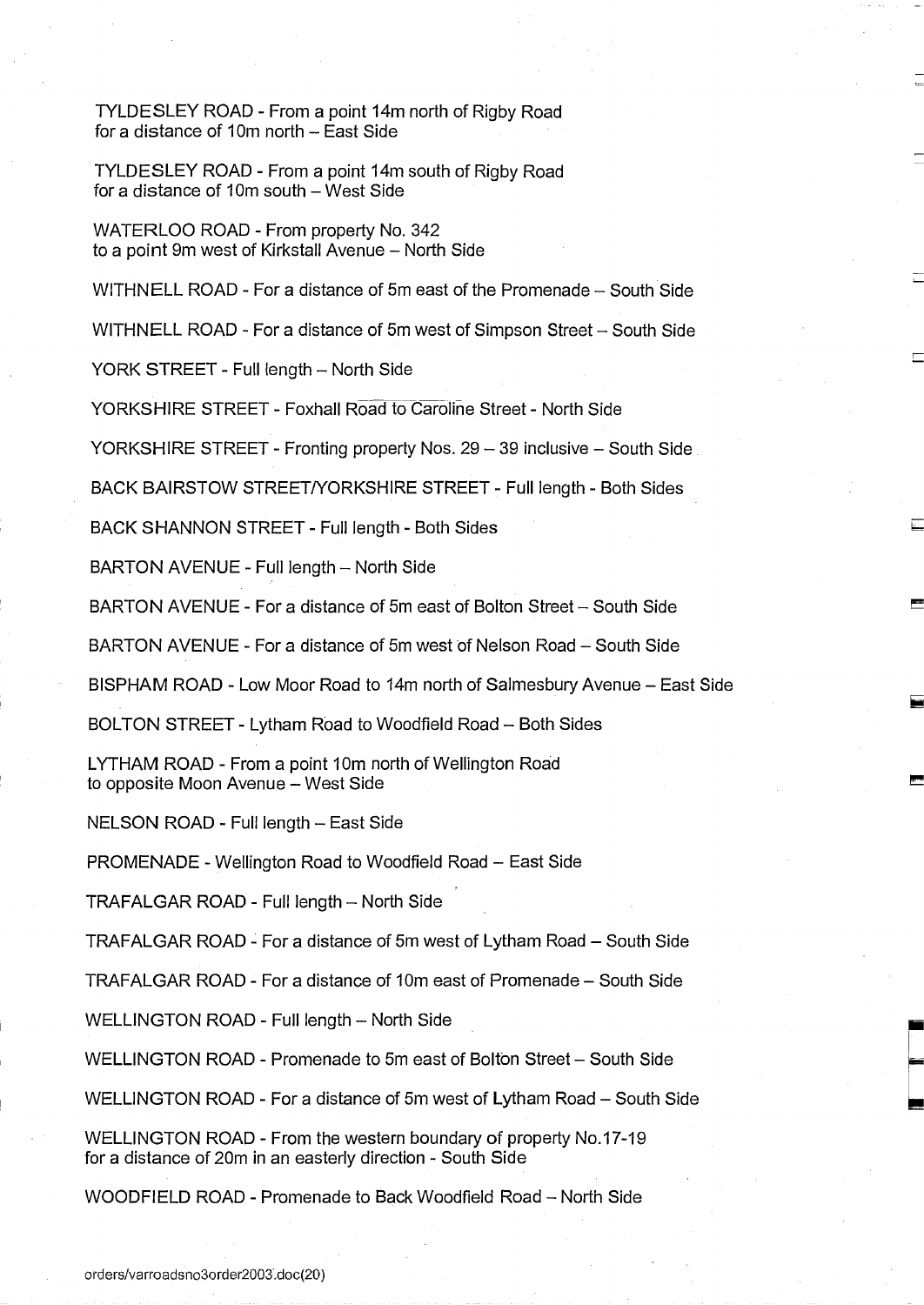WOOD FIELD ROAD - Promenade to 5m east of Bolton Street - South Side

BACK BARTON AVENUE - Full length - Both Sides

BACK BLOOMFIELD ROAD - John Street to Back Hyde Road - Both Sides

BACK CLARENDON ROAD - Full length - South Side

BACK STREET ADJACENT TO PROPERTY No.3 LYTHAM ROAD AND THE MANCHESTER HOTEL - Full length - All Sides

BACK WELLINGTON ROAD/BACK WOODFIELD ROAD - Bolton Street to Woodfield Avenue - Both Sides

SIDE STREET OFF CLARENDON ROAD - Adjacent to property No.1 - East Side

AYLESBURY AVENUE - For a distance of 5m south of Waterloo Road - Both Sides

BINGLEY AVENUE - For a distance of 5m south of Grange Road - Both Sides

BOSTON AVENUE - For a distance of 10m north and 10m south of Falkirk Avenue - West Side

BOSTON AVENUE - From a point 5m north of Crawford Avenue for a distance of 25m in a northerly direction - Both Sides

BOSTON AVENUE - From a point 56m north of Crawford Avenue for a distance of 33 $m$  in a northerly direction  $-$  East Side

BROOKDALE AVENUE - From a point 32m east of Neville Avenue for a distance of 67m in a easterly and southerly direction - North/East Sides

BROOKDALE AVENUE - From Neville Avenue for a distance of 88m in a easterly and southerly direction - South/West Sides

CARSHALTON ROAD - From a point 5m east of Dickson Road to 10m east of Egerton Road - South Side

CARSHALTON ROAD - For a distance of 10m west of Sherbourne Road - North Side

CARSHALTON ROAD - For a distance of 30m west of Sherbourne Road - South Side

CAVENDISH ROAD - For a distance of 5m east and 5m west of Oldfield Avenue - Both Sides

CHESTERFIELD ROAD - For a distance of 5m east of Egerton Road - North Side

CLEVEDON ROAD - For a distance of 5m east of Egerton Road - North Side

CLIFFORD ROAD - For a distance of 5m east of Egerton Road - North Side

DEVONSHIRE ROAD - From a point 55m north of Talbot Road to a point 10m north of Douglas Avenue - East Side

DEVONSHIRE ROAD - From a point 55m north of Talbot Road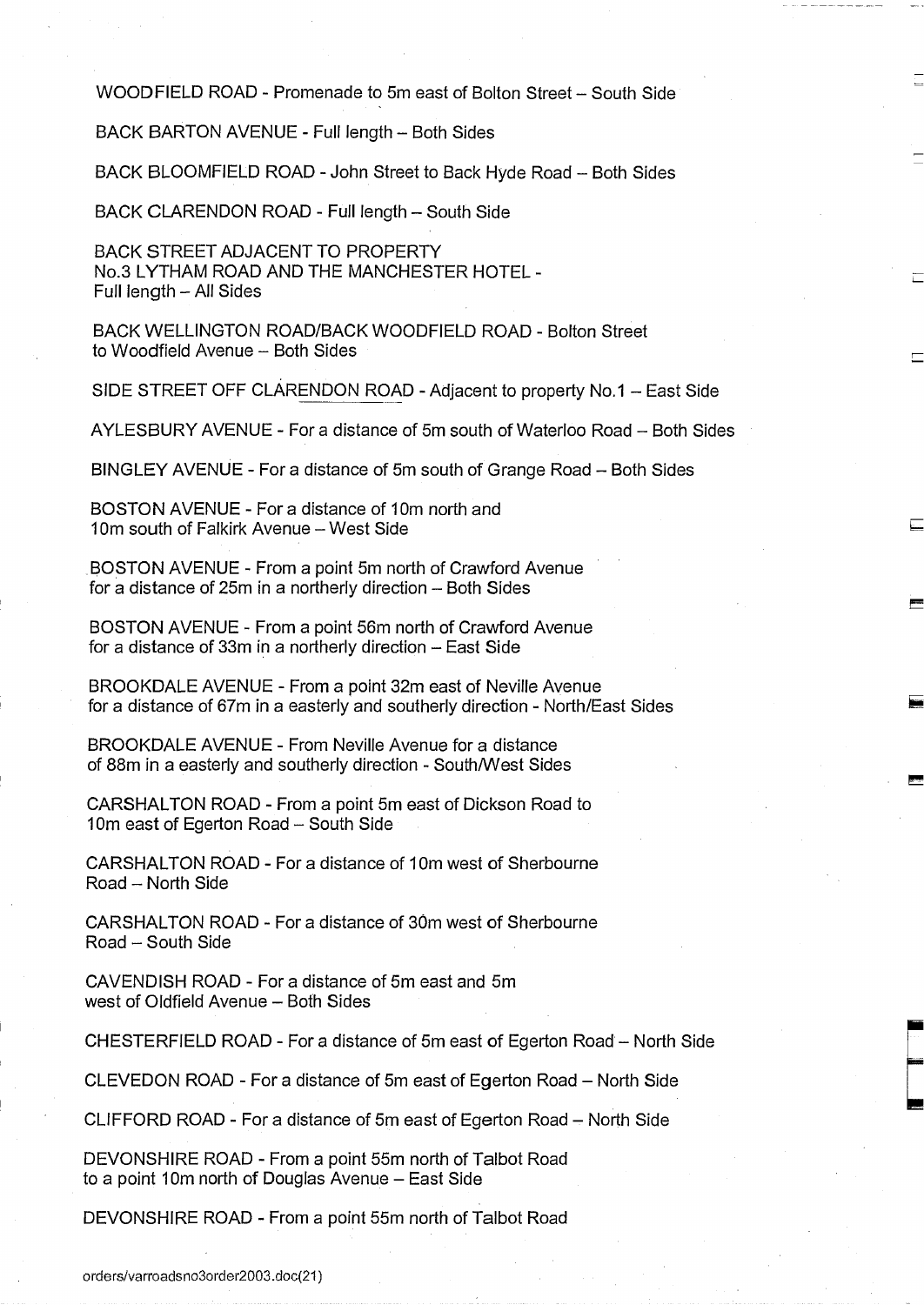for a distance of 75m in a northerly direction - West Side

DICKSON ROAD - From a point 9m south of Warley Road to 5m south of Back Warley Road - East Side

DOUGLAS AVENUE - For a distance of 5m east of Devonshire Road - Both Sides

DUNELT ROAD - For a distance of 5m north of Waterloo Road - Both Sides

EGERTON ROAD - For a distance of 5m south of Carshalton Road - Both Sides

EGERTON ROAD - For a distance of 10m north and 10m south of Clevedon Road, Chesterfield Road, Cheltenham Road and Clifford Road - East Side

EGERTON ROAD - For a distance of 10m north and 10m south of Eaves Street - West Side

EGERTON ROAD - From a point 28m south of Carshalton Road for a distance of  $28m$  south  $-$  West Side

EGERTON ROAD - From a point 104m south of Carshalton Road for a distance of  $28m$  south  $-$  West Side

EGERTON ROAD - From a point 175m south of Carshalton Road for a distance of  $33m$  south  $-$  West Side

EGERTON ROAD - From a point 45m south of Eaves Street or a distance of 35m south - West Side

EAVES STREET - For a distance of 5m west of Egerton Road - Both Sides

FALKIRK AVENUE - For a distance of 5m west of Boston Avenue - Both Sides

FLEETWOOD ROAD - For a distance of 12m south of Queensbury Road - West Side

GRANGE ROAD - For a distance of 10m east and 10m west of Bingley Avenue - South Side

IPSWICH PLACE - For a distance of 10m north of Queensbury Road - Both Sides

LAKEWAY - For a distance of 4m north and 4m south of Un-named Cul-de-sac (opposite Riversway) - West Side

MAXWELL GROVE - For a distance of 10m south of Stopford Avenue - Both Sides

NEVILLE AVENUE - For a distance of 10m north and 10m south of Brookdale Avenue - East Side

NORCLIFFE ROAD - For a distance of 5m north of Red Bank Road - Both Sides

OLDFIELD AVENUE - From a point 40m south of Red Bank Road to a point 10m south of Cavendish Road - East Side

OLDFIELD AVENUE - For a distance of 10m south of Cavendish Road - West Side -

QUEENSBURY ROAD - From a point 17m east of Ipswich Place to Huntington Road - North Side

orders/varroadsno3order2003.doc(22)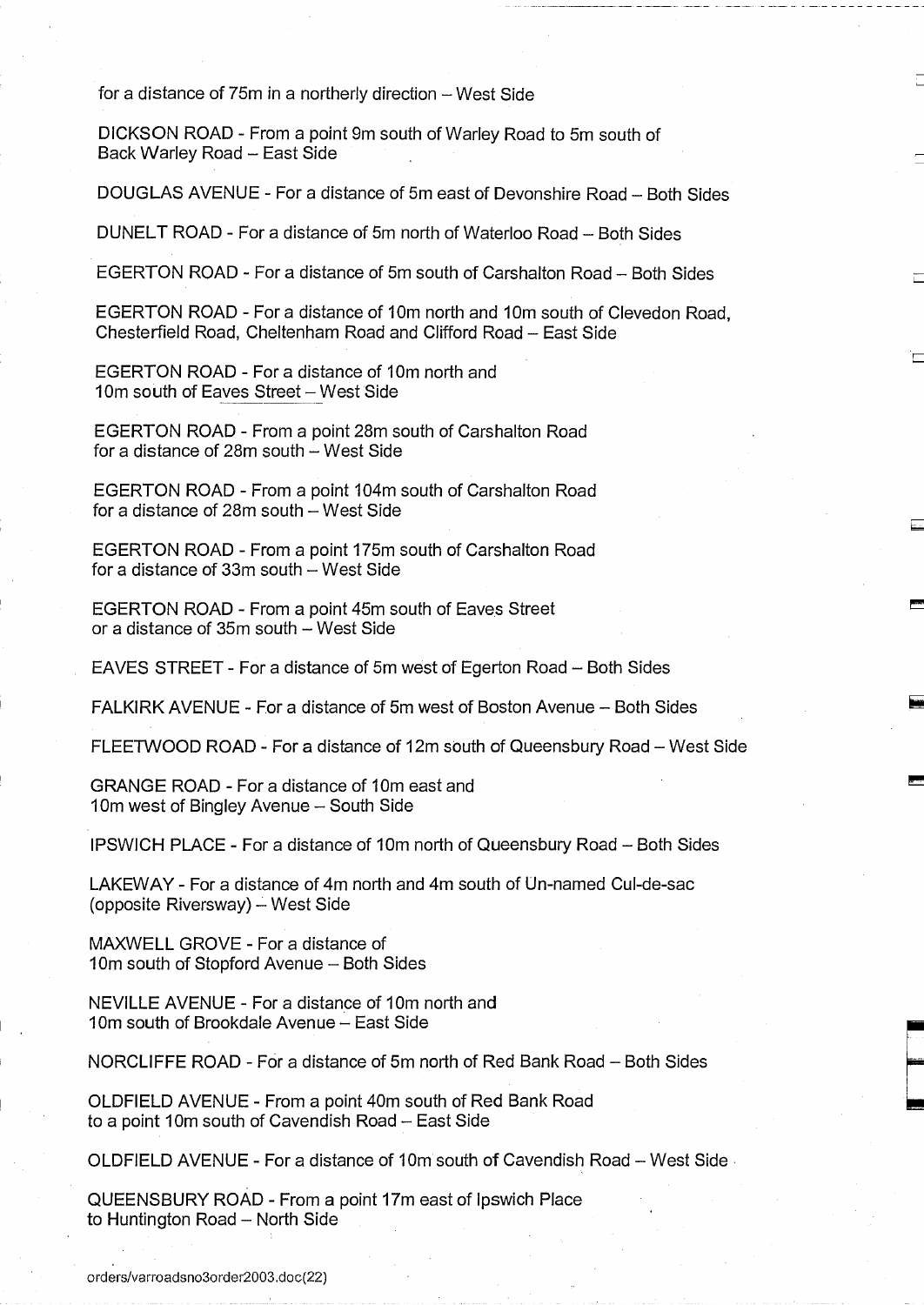QUEENSBURY ROAD - From Fleetwood Road to a point 10m west of Ipswich Place - South Side

QUEENSBURY ROAD - For a distance of 5m east of Huntingdon Road - South Side

RED BANK ROAD - For a distance of 10m east and 10m west of Norcliffe Road - North Side

SALMESBURY AVENUE - For a distance of 10m east and 10m west of Washington Avenue - Both Sides

SCHOOL ROAD - For a distance of 15m west of Midgeland Road - North Side

SHERBOURNE ROAD - For a distance of 10m north and 10m south of Carshalton Road - West Side

STOPFORD AVENUE - For a distance of 10m east and 10m west of Maxwell Grove - Both Sides

STONY HILL AVENUE - For a distance of 10m north and 10m south of South Shore Hospital entrance (opposite property Nos.  $78/84$ ) - East Side

UN-NAMED CUL-DE-SAC (Opposite Riversway) For a distance of 5 $m$  west of Lakeway - Both Sides

WASHINGTON AVENUE - For a distance of 10m north of Stopford Avenue - Both Sides

WASHINGTON AVENUE - For a distance of 10m north and 10m south of Salmesbury Avenue - Both Sides

WATERLOO ROAD - For a distance of 10m east and 10m west of Aylesbury Road - South Side

WATERLOO ROAD - For a distance of 10m east and 10m west of Dunelt Road - North Side

WHITEGATE DRIVE - From a point 66m north of Knowsley Avenue to a point 10m north of Woodland Grove - East Side

CLIFTON ROAD - From a point 12m west of Deepdale Road to Preston New Road - Both Sides

OLYMPIC WAY - For a distance of 10m south of Clifton Road - Both Sides

COLERIDGE ROAD - For a distance of 10m north and 10m south of access/egress to Devonshire Road Hospital - East Side

BUTLER ROAD - Full Length - Both Sides

SECOND SCHEDULE

NO LOADING OR UNLOADING, 10.30 AM-6.15 PM

PROMENADE - Chapel Street to a point 46m north of Rigby Road - East Side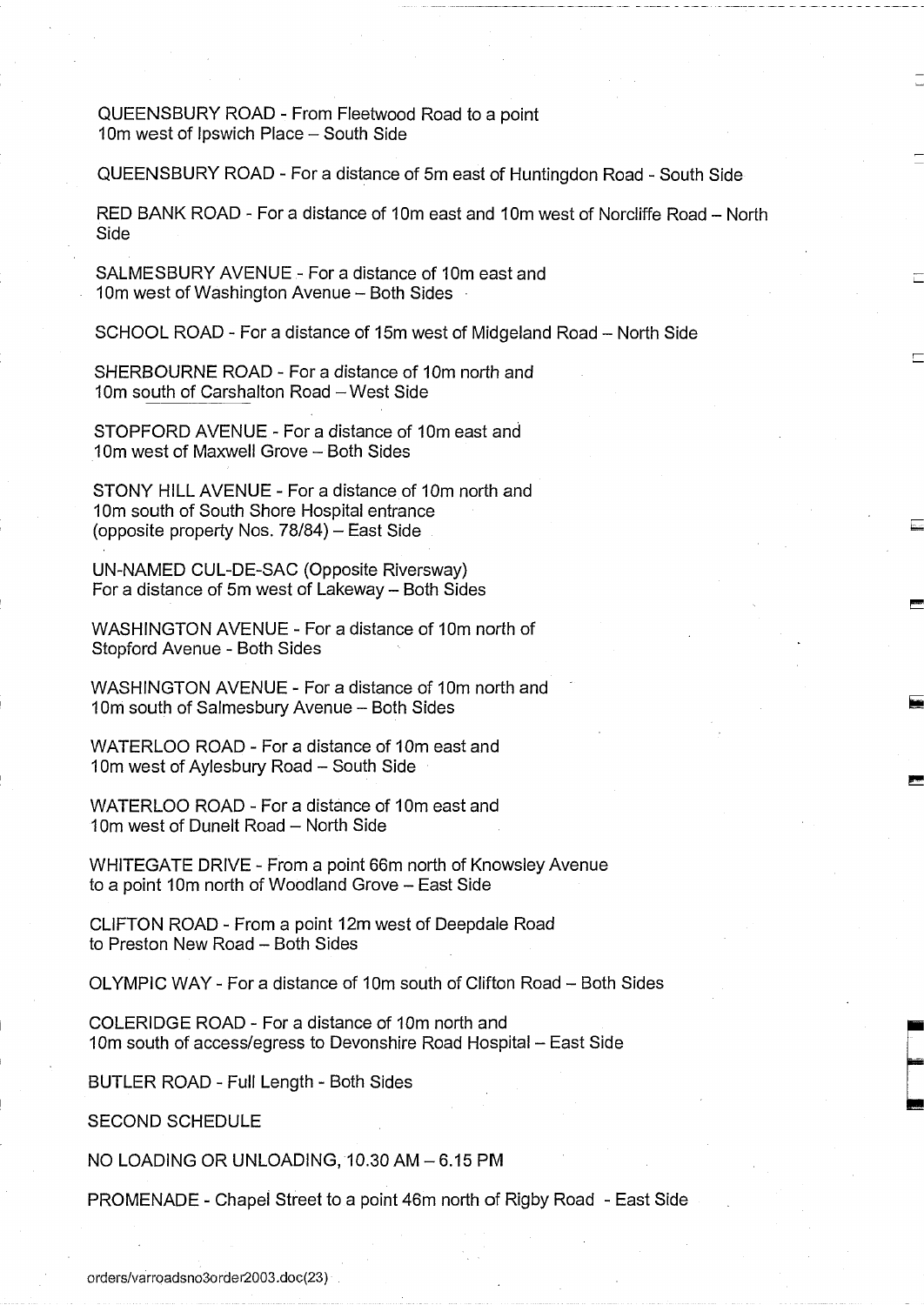## THIRD SCHEDULE

NO LOADING OR UNLOADING AT ANY TIME

BLUNDELL STREET - For a distance of 135m north of Rigby Road - East Side

PROMENADE - For a distance of 46m north of Rigby Road - East Side

PROMENADE - Rigby Road to Chapel Street - West Side

LYTHAM ROAD - For a distance of 10m north of Wellington Road - West Side

PROMENADE - For a distance of 46m south of Lytham Road - West Side

CLIFTON ROAD - From a point 340m east of Olympic Way to Preston New Road - Both Sides

CHURCH STREET - Oxford Road to Devonshire Road - North Side

LYTHAM ROAD - From Harrowside to a point 9m south of vehicular access to BLESMA Home - West Side

FOURTH SCHEDULE

WAITING LIMITED, GOOD FRIDAY TO 10™ NOVEMBER 9.00 AM - 6.00 PM, (TWO HOURS NO RETURN WITHIN FOUR HOURS)

OSBORNE ROAD - From a point 15m east of Promenade to a point 5m west of Simpson Street - North Side

SIMPSON STREET - From a point 5m south of Station Road to a point 5m north of Withnell Road - West Side

SIMPSON STREET - From a point 5m south of Withnell Road to a point 5m north of Osborne Road - West Side

WITHNELL ROAD - From a point 5m east of the Promenade to a point 5m west of Simpson Street - South Side

FIFTH SCHEDULE

WAITING LIMITED 8.00 AM - 6.00 PM MONDAY TO SATURDAY (INCLUSIVE) (ONE HOUR NO RETURN WITHIN TWO HOURS)

CENTRAL DRIVE - From a point 60m south of Rigby Road for a distance of 42m in a southerly direction - West Side

SIXTH SCHEDULE

BUS STOP "CLEARWAY" ORDER (24 HOUR) (NO STOPPING EXCEPT BUSES - BUS STOP AREAS)

Ansdell Road, Briarwood Drive, Carshalton Road, Chepstow Road, Cheltenham Road, Claremont Road, Egerton Road, Grasmere Road, Inglethorpe Road, Pleasant Street, St Annes Road, Sherbourne Road, Westminster Road.

orders/varroadsno3order2003.doc(24)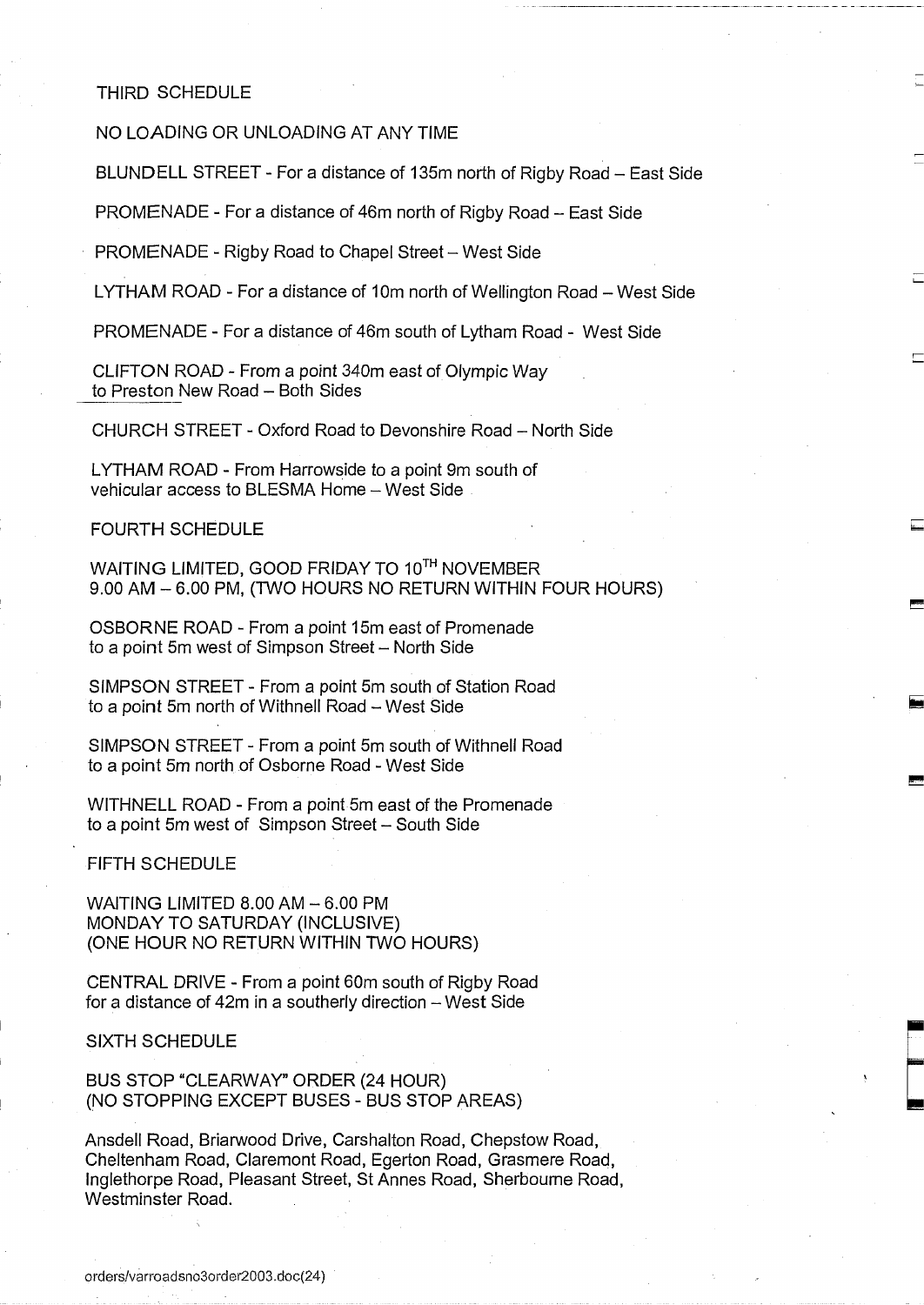## SEVENTH SCHEDULE

REVOCATION OF NO WAITING AT ANY TIME

CLIFTON ROAD - For a distance of 40m west of Preston New Road - Both Sides

CLIFTON ROAD - From a point 12m west of Deepdale Road for a distance of 126m in an easterly direction  $-$  Both Sides

WELLINGTON ROAD - For a distance of 30m east of Promenade - South Side

RED BANK ROAD - From a point 4m west of Montpelier Avenue for a distance of 18m in a westerly direction - North Side

WESTMINSTER ROAD - Fronting properties Nos. 27 to 29 - West Side

EIGHTH SCHEDULE

REVOCATION OF SEASONAL NO WAITING AT ANY TIME

BAIRSTOW STREET - Full length - North Side

BICKERSTAFFE STREET - Full length - South Side

CAROLINE STREET - Full length - East Side

COOP STREET - Full length - West Side

FOXHALL ROAD - Chapel Street to a point 5m north of Yorkshire Street - West Side

FOXHALL ROAD - 5m south of Yorkshire Street to a point 9m north of Bairstow Street - West Side

FOXHALL ROAD - Bairstow Street to Foxhall Square - West Side

FOXHALL SQUARE - Promenade to Foxhall Road - South Side

OSBORNE ROAD - From a point 15m east of the Promenade to Simpson Street - North Side

PIER STREET - Singleton Street to Coop Street - North Side

PIER STREET - Full length - South Side

PRINCESS STREET- Caroline Street to Blundell Street - North Side

PRINCESS STREET - Caroline Street to Tyldesley Road - South Side

PROMENADE - From a point 18m south of York Street to a point 46m north of Rigby Road - East Side

RIGBY ROAD - From a point 14m west of Tyldesley Road to the Promenade - North Side

SHANNON STREET - Dale Street to Singleton Street - Both Sides